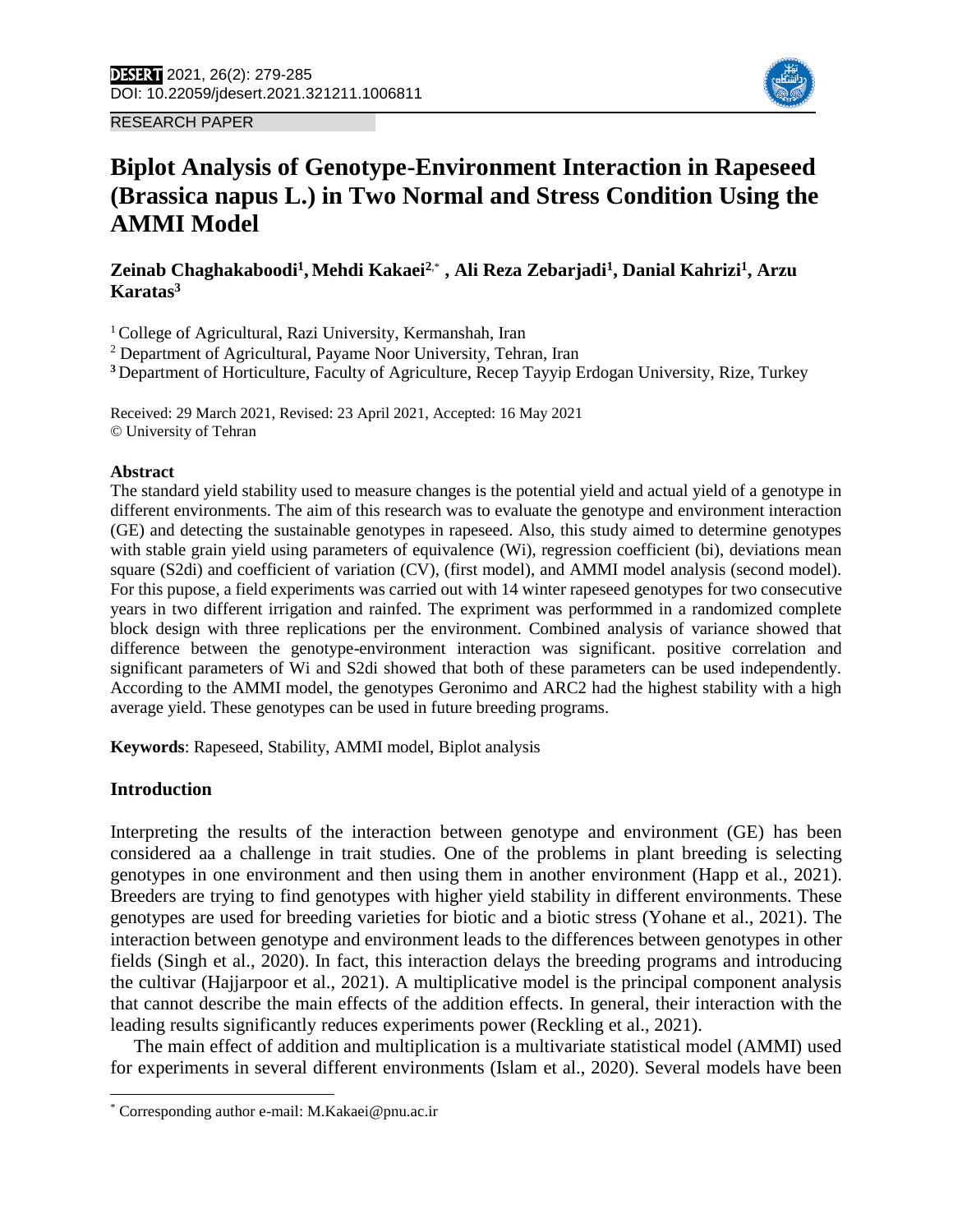introduced to determine other parameters and classification stability resulting from genotype and environment interaction. The most statistical model for measuring the strength of different products has been found to be Eberhart and Russell's model (Reckling et al., 2021).

 Stability measurements could be performed using the addition and multiplication principle effects model analysis (AMMI) or other methods (Balcha et al., 2020). One of the multivariate statistical methods evaluating the cumulative effects of environmental genotype and the multiplicative effects of genotype and environment is the method of principal additive effects and multiplicative interaction (Reckling et al., 2021). AMMI model analysis combines both ANOVA and PCA and makes a single analysis (Balcha et al., 2020). Plant breeders in breeding programs seek for genotypes that are compatible with a wide range of environments. Lin et al., 1986 identified four groups for sustainability statistics; Group A includes genotype variance in all environments:  $S^2x$  (lin et al., 1986) and coefficient of variation: CV (Francis and Kannenberg, 1978); Group B includes variance:  $\delta^2$ i (Shukla, 1972) and equivalence: Wi (Wricke, 1962); Group C have the regression coefficient: bi (Finlay and Wilkinson, 1963) and Group D comprises deviations mean square from the regression line:  $S<sup>2</sup>$ di (Eberhart and Russell, 1966).

The current work aimed to use additive main effects and multiplicative interaction models to determine the best winter rape genotype in terms of grain yield stability.

## **Materials and Methods**

Plant materials of this study consisted of 16 genotypes of winter oilseed rape. The experiments were carried out for two consecutive years in 2006/2007 and 2007/2008 in different irrigations (normal condition) and rainfeds (stress condition with one supplementary irrigation) in the research farm of the Campus of Agriculture and Natural Resources of the Razi University of Agriculture in Kermanshah, Iran, which offers a total of four environments. The experiment for each environment consisted of a randomized complete block design with three replications. Planting was done manually with four rows of 4-m long, the distance between the rows was 30 cm, and the distance between the pieces was 60 cm. The test site is located at  $46°C$  and 20<sup> $\degree$ </sup> east longitude and 34<sup>°°C</sup> and 20΄ north longitude. The soil of the test site has a silty clay texture. Random factors (environments) and fixed factors (genotypes) were considered. Combined analysis of variance (by Bartlett's test) and comparison of mean (by Duncan's multiple range test) were performed using MSTAT-C and SPSS software.

 Data for each plot and for each cultivar were collected separately. Stability assessment was performed using four parameters, namely Wricke's equivalence (wi), regression coefficient (bi), deviations mean square  $(s^2di)$ , and CV. Interpretation of the results was performed using Haufe and Geidel (1978; according to Becker and Leon, 1988) models.

 The correlation between the parameters was calculated. The AMMI model was employed to determine the effect of treatment, sites, and the interaction of treatment and sites. The sources of variability for genotypex environment effect were split through the analysis of the main components (interaction IPCA) (Gauch and Zobel, 1990). Analysis and interpretation of the results were based on the procedure of Zobel *et al*. (1988). The IRRISTAT program was used for analyzing the AMMI model.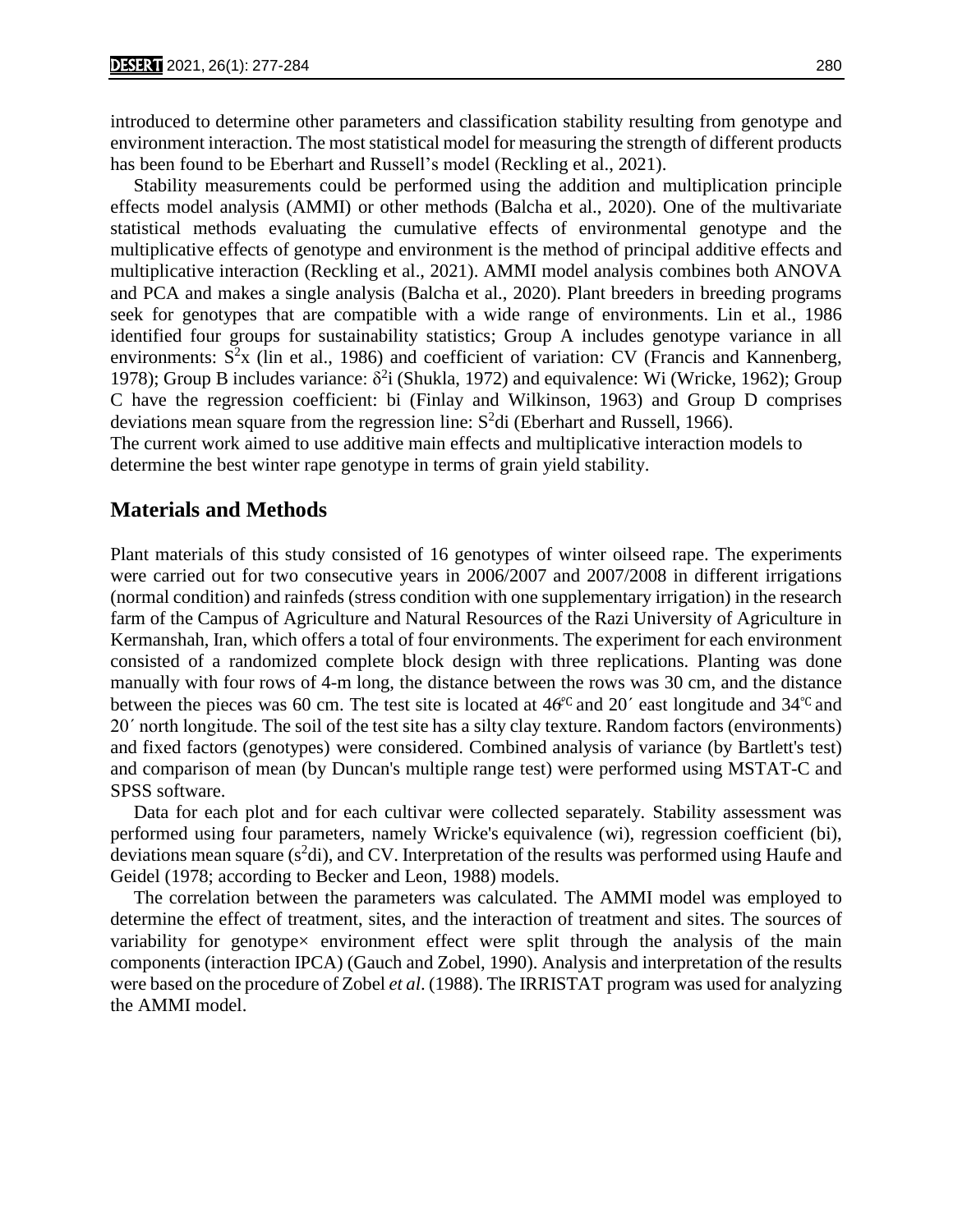### **Results and Discussion**

Homogeneity of variance error was confirmed in four environments for grain yield and then combined analysis of variance was performed. The results of the combined analysis of variance (Table 1) showed a significant difference between genotypes (fix factor) and environment (random factor) in terms of grain yield. This results indicated the diversity in genotypes and diversity in different places. The interaction of genotype and environment (GEI) can be expressed through the difference between the phenotypic values and the amount of genotype and environment expected (Chavarría-Perez et al., 2020).

| Source of variation       | Degree of freedom | Mean square   |
|---------------------------|-------------------|---------------|
| Treatments                |                   | $0.810235***$ |
| Locations                 |                   | $0.629949**$  |
| Treatments $\times$ sites | 39                | $0.358360**$  |
| Source of variation       | Degree of freedom | Mean square   |
| Trt $\times$ site reg     |                   | $0.723544**$  |
| Deviation from regression | 26                | $0.175769**$  |
| Total                     | 55                |               |

 **Table 1.** Combined analysis of variance of grain yield in irrigated and rainfed conditions

\*\*: significant at the 1% level of probability; ns: non-significant

 Grain yield expression, as a quantitatively important trait, is determined by the effect of genotype, environment, and genotype interaction (Eltaher et al., 2021). As a result, researchers have always tried to study genotypes' stability in a wide range of different environments. The data obtained from this research were critical and helpful for plant breeders. Determining the linear and nonlinear effects of the interaction between genotype and environment (GE), a significant difference was observed between environments, indicating the environment's genotypic response (Falcon et al., 2020). The regression coefficient results (Table 2) showed that the regression coefficient for genotypes 5, 9, 10, and 12 was more than one and the regression coefficient for genotypes 7, 8, and 14 was equal to one. The regression coefficient for genotypes 1, 2, 3, 4, 6, and 11 was less than one, indicating general adaptation to irrigated and rainfed conditions and specific adaptation to rainfed conditions (Amiri et al., 2020).

| Source of variance | Degree of freedom | Mean square    |
|--------------------|-------------------|----------------|
| Year               |                   | 1267905.990**  |
| Location           |                   | 43315338.004** |
| YL                 |                   | 2017560.931**  |
| R(LY)              | 8                 | 389681.037**   |
| Factor A           | 13                | 1322300.280**  |
| YA                 | 13                | 1114558.705**  |
| LA                 | 13                | 141888.479ns   |
| YLA                | 13                | 267021.417**   |
| Error              | 104               | 80809.055      |
| Total              | 167               |                |

\*\*: significant at the 1% level of probability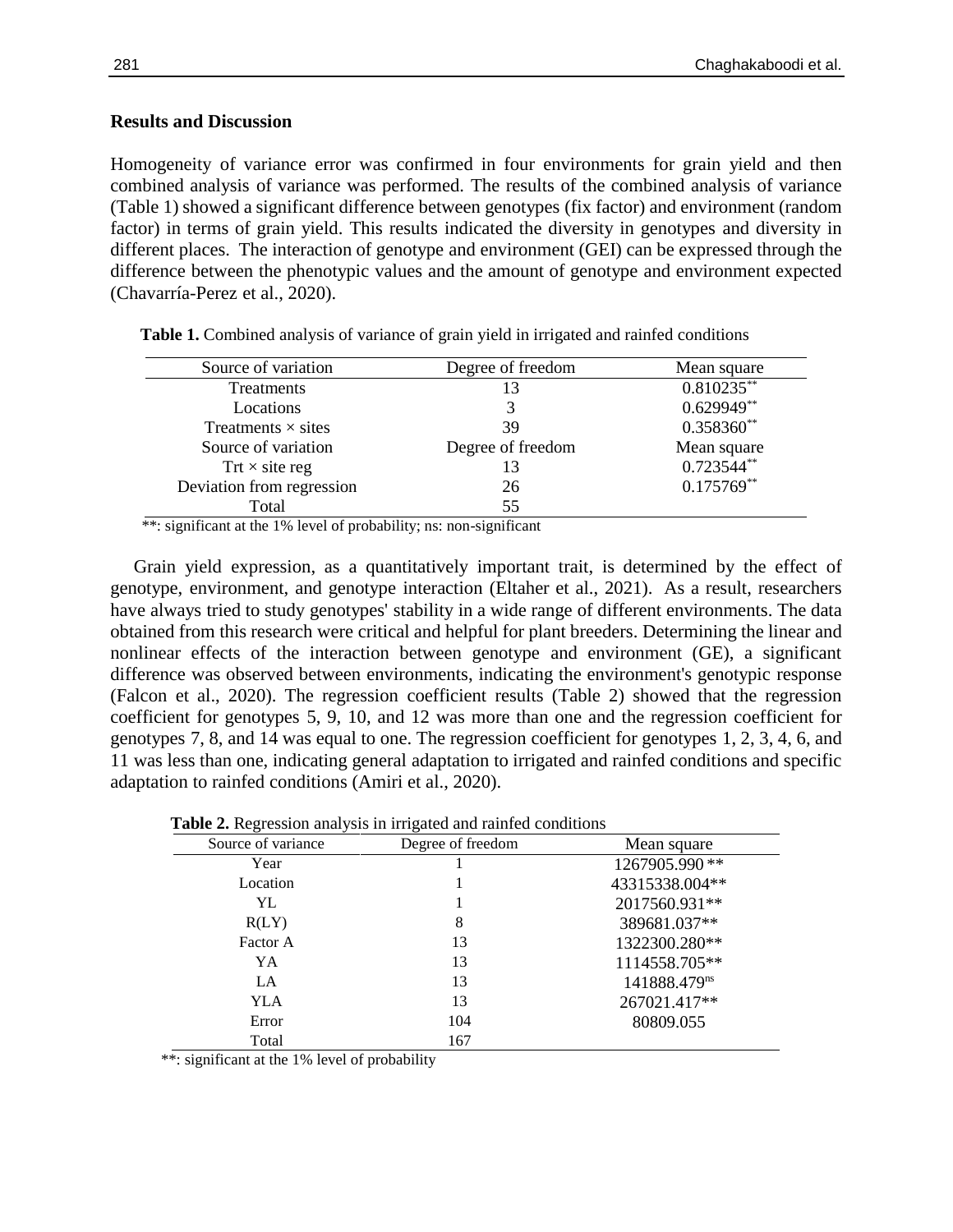According to Eberhart and Russell (1966), a genotype with a single slope, low deviation from regression  $(S^2d)$ , and high potential yield in different environments is called stable. Regression coefficients in this study ranged from 0.68 to 1.29. Genotypes Dante and SLM046, with low deviation from regression  $(S^2di)$  and regression coefficient (bi>1), had a desirable grain yield. Genotypes Sunday with low deviation from regression  $(S^2d)$  and regression coefficient (bi>1) had poor average yield. Genotypes Geronimo and ARC2, with low deviation from regression  $(S^2di)$ , regression coefficient (bi $\sim$  1), and average yield, were stable with relatively poor general adaptability for irrigated and rainfed conditions (Amiri et al., 2020), (Table 3).

| Genotype         | Yield (kg/ha) | Wi       | bi    | <b>CVi</b> | $S^2$ di |
|------------------|---------------|----------|-------|------------|----------|
| Geronimo         | 3474          | 23047.83 | 0.914 | 17.69      | 314113.7 |
| Celecious        | 3609          | 410049.3 | 0.86  | 21.01      | 402656.3 |
| Milena           | 2235          | 468545.9 | 0.685 | 21.69      | 293047.9 |
| Sahra            | 2649          | 812831.2 | 0.928 | 25.94      | 58724.5  |
| Sunday           | 3161          | 49340.51 | 1.14  | 26.16      | 489984.2 |
| Zarfam           | 4276          | 659151.3 | 0.876 | 21.03      | 498050.2 |
| Dante            | 4042          | 140375.6 | 1.03  | 19.23      | 435820.3 |
| SLM-046          | 3665          | 23914.94 | 1.05  | 18.57      | 412044.5 |
| Talaye           | 3213          | 425999.5 | 1.29  | 29.06      | 729927.8 |
| Talent           | 2357          | 730609.8 | 1.28  | 34.84      | 817281.1 |
| ARC <sub>2</sub> | 3695          | 490724.8 | 0.819 | 21.23      | 399322.9 |
| Opera            | 2794          | 672134.6 | 1.28  | 33.40      | 800025.2 |
| ARC <sub>5</sub> | 2264          | 480877.2 | 0.849 | 26.24      | 418539.9 |
| Licord           | 4179          | 12140.95 | 1.01  | 29.02      | 780374.2 |

 **Table 3.** Stability of rapeseed seed yield

 Stability assessment was performed using the four previously mentioned parameters (Wricke's equivalence (wi), regression coefficient (bi), deviations mean square (s2di), and CV). Based on these indicators, genotype ARC2 was selected.

 The results of AMMI analysis of variance (Table 4) implied that the mean of squares due to treatments, locations, and treatments  $\times$  sites interactions (GEI) was significant, suggesting a high diversity between genotypes (Popović et al., 2020).

| Source of variation       | Degree of freedom | Mean square    |
|---------------------------|-------------------|----------------|
| Treatments                | 13                | $0.810235***$  |
| locations                 |                   | $0.629949**$   |
| Treatments $\times$ sites | 39                | $0.358360**$   |
| Source of variation       | Degree of freedom | Mean square    |
| <b>AMMI COMPONENT 1</b>   | 15                | $0.679471**$   |
| <b>AMMI COMPONENT 2</b>   | 13                | $0.255363**$   |
| <b>AMMI COMPONENT 3</b>   | 11                | $6.48342^{ns}$ |
| Total                     | 55                |                |

**Table 4.** AMMI analysis in *Brassica napus*

\*\*: significant at the 1% level of probability

 The AMMI2 biplot explained 96% of the GE interaction (Figure 1); it is a practical and accurate interaction test. The results revealed that most genotypes and environments were scattered around with biplot. Environments A, B, and C were further away from the center of the biplot. The D environment was closer to center of the biplot. Genotype 8 for environment A, genotype 10 for environment B, genotype 11 for environment C, and genotype 5 for environment D with closer to center of the biplot; thus, they had specific adaptability in these environments. Genotype 8 had the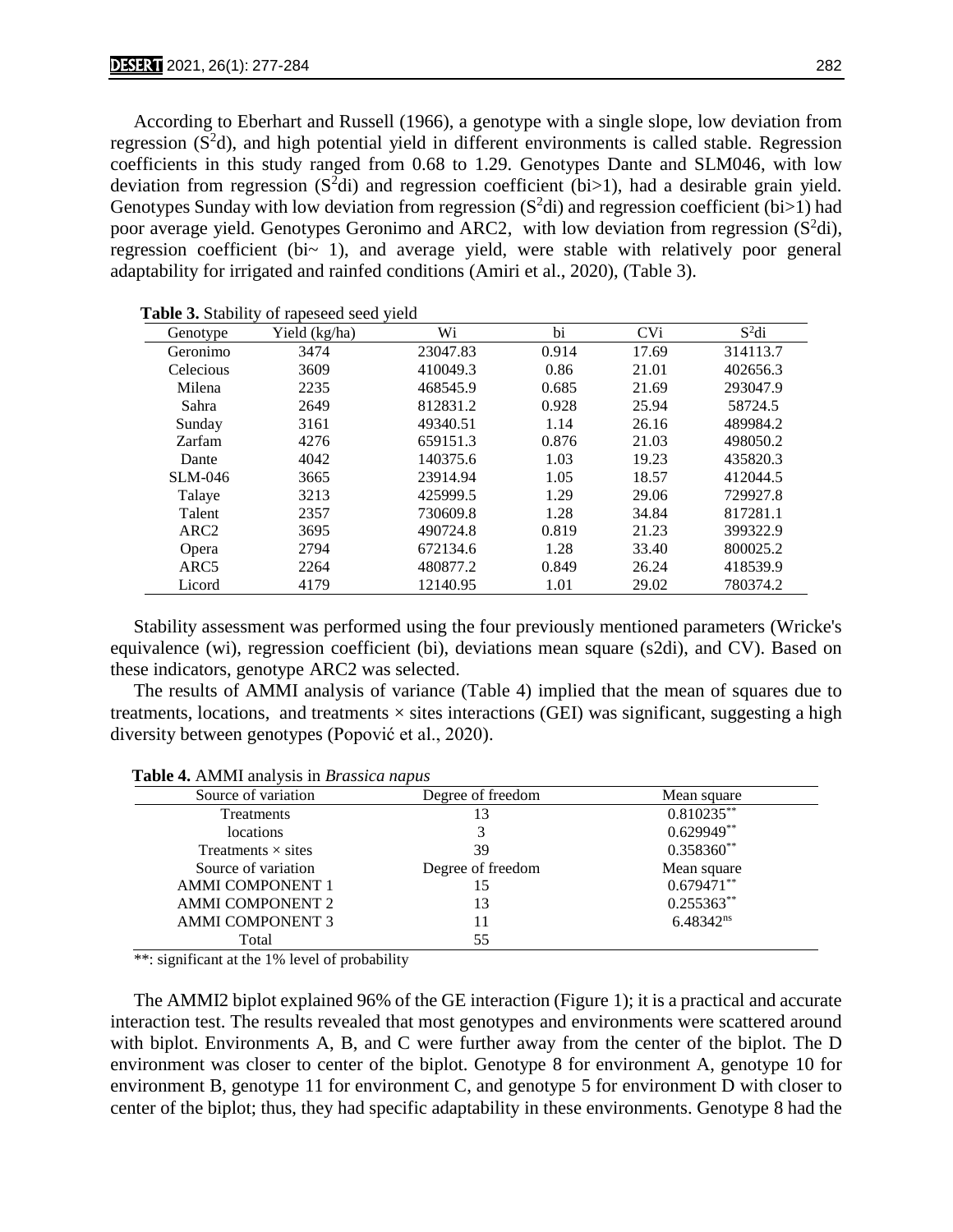most negative genotype  $\times$  environment interaction with environment D. Genotype 9 had a negative interaction with environment A and specific adaptability to environment D was on the side opposite environment B.



**Figure 1**. Biplot analysis for the AMMI2 model in *Brassica napus*

 A strong and highly significant positive correlation was estimated between **the** regression coefficient with  $S^2$ di (0.785<sup>\*\*</sup>) and Cvi (0.681<sup>\*\*</sup>). The complete, positive, highly significant correlation between equivalence (Wi) and deviations mean square  $(S^2di)$  (0.644\*\*) indicated that either of these two parameters could be used independently without affecting the accuracy of estimation (Table 5).

 **Table 5.** Correlation coefficient of stability parameters in rapeseed

| <b>Table 3.</b> Correlation coefficient of stability parameters in rapescent                                                        |           |           |          |    |  |
|-------------------------------------------------------------------------------------------------------------------------------------|-----------|-----------|----------|----|--|
| Stability parameters                                                                                                                | b1        | $S^2$ di  | ⊡vi      | Wi |  |
| b1                                                                                                                                  |           |           |          |    |  |
| $S^2$ di                                                                                                                            | $0.785**$ |           |          |    |  |
| Cvi                                                                                                                                 | $0.681**$ | $0.891**$ |          |    |  |
| Wi                                                                                                                                  | 0.032     | $0.644**$ | $0.596*$ |    |  |
| $\omega_0$ . $\omega$ . $\omega$ . $\omega$ . $\omega$ . $\omega$ . $\omega$ . $\omega$ . $\omega$ . $\omega$ . $\omega$ . $\omega$ |           |           |          |    |  |

\*\* F test significant at level P<0.01; \* F test significant at level P<0.05

#### **Discussion**

Due to the difference between the phenotype value and the expected genotype and environment quantity, the interaction between genotype and environment could be expressed (Mengistu et al., 2020). The amount of genetic diversity observed in the interaction of genotype and environment (GEI) varies from one environment to another; accordingly, in stronger and superior environments, this amount of diversity is more than that in weaker environments (Przystalski et al., 2008). Environmental factors play an important role in the expression of genes that control quantitative traits (Wang et al., 2020). This is why there are different phenotypic expressions in different places. The interaction between genotype and environment makes it difficult for breeders to select suitable genotypes since a suitable genotype for one location may not similarly function in different locations (Ahakpaz et al., 2020). By determining the linear and nonlinear effects of the interaction between genotype and environment (GE), a significant difference between environments indicates the environment's genotypic response (Falcon et al., 2020). According to Eberhart and Russell (1966), a genotype with a single slope, low deviation from regression  $(S<sup>2</sup>d)$ , and high potential yield in different environments is called stable.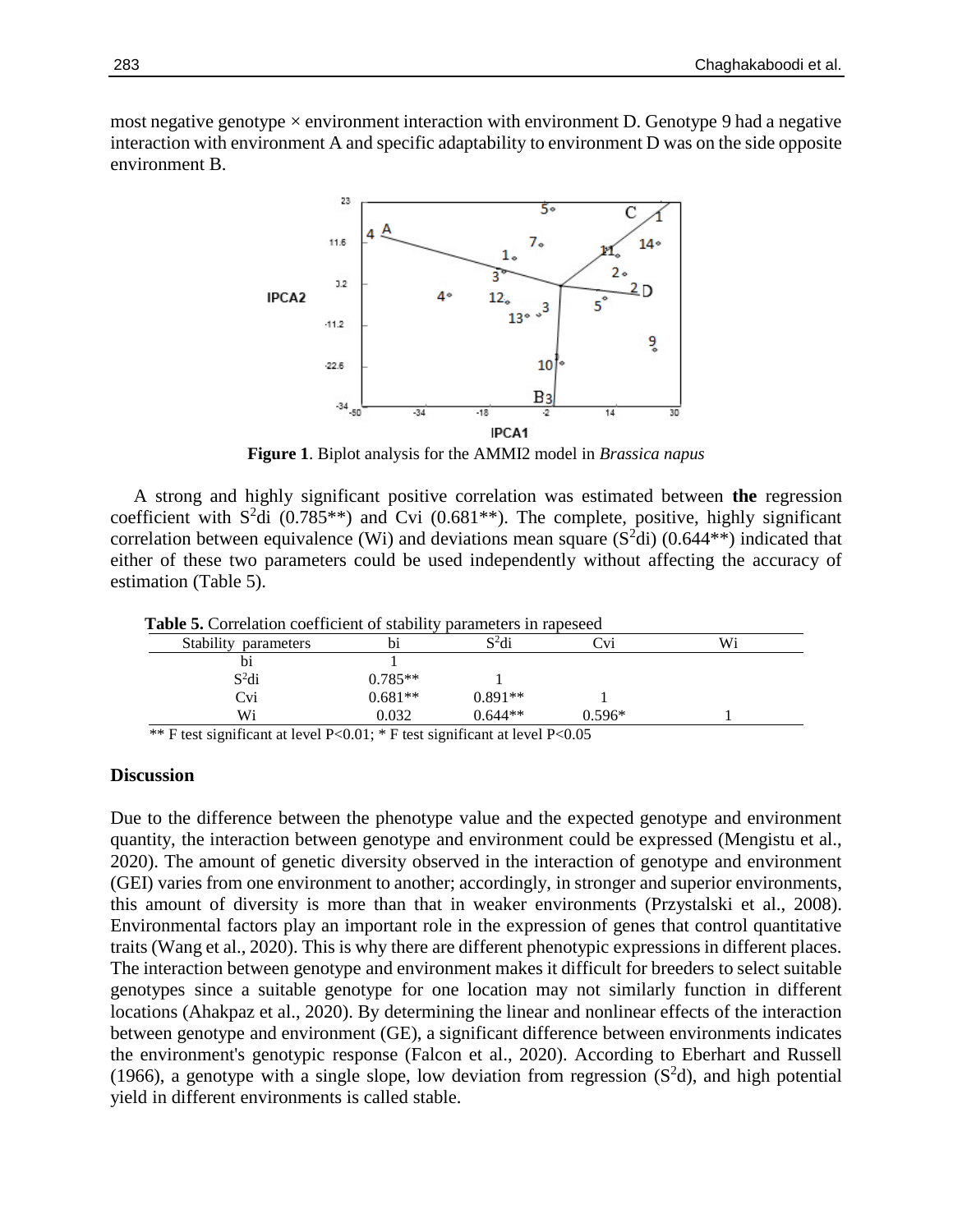# **Conclusion**

Genotypes Dante and SLM046, with low deviation from regression  $(S^2di)$  and regression coefficient (bi>1), had a desirable grain yield. Genotypes Sunday, with low deviation from regression ( $S^2$ di) and regression coefficient (bi>1), had poor average yield. Genotypes Geronimo and ARC2, with low deviation from regression  $(S^2di)$ , regression coefficient (bi~ 1), and average yield, were a stable genotype. The AMMI2 biplot explained 96% of the GE interaction, which is a practical and accurate interaction test. The results implied that most genotypes and environments were scattered around with biplot. Sites Environments A, B, and C were further away from the center of the biplot. Site D was closet to the center of the biplot. Genotype 8 for site A, genotype 10 for site B, genotype 11 for site C, and genotype 5 for site D with closer to the center of the biplot; thus, they have specific adaptability in these sites. Due to the positive and significant correlation between equivalent (Wi) and mean square deviation  $(S2di)$   $(0.644**)$  parameters, these two could be used independently of each other without affecting the accuracy of evaluation and estimation.The treatment and sites main effects and treatment by sites interaction effect were significant for yieldseed rape cultivars studied in this study. Genotype Dante is recommended for further inclusion in the breeding program due to its desirable grain yield.

#### **Acknowledgment**

We should appreciate everyone who contributed to this research and also Razi University for their support.

## **Reference**

Becker HC, Leon J. 1988. Stability analysis in plant breeding. Plant breeding, 101(1);1-23.

- Crossa J, Gauch JR, Zobel HG. 1990. Additive main effects and multiplicative interaction analysis of two international maize cultivar trials. Crop science, 30(3);493-500.
- Eberhart ST, Russell WA. 1966. Stability parameters for comparing varieties 1. Crop science, 6(1);36-40.
- Finlay KW, Wilkinson GN. 1963. The analysis of adaptation in a plant-breeding programme. Australian journal of agricultural research, 14(6);742-754.
- Francis TR, Kannenberg LW. 1978. Yield stability studies in short-season maize. I. A descriptive method for grouping genotypes. Canadian Journal of Plant Science, 58(4);1029-1034.
- Lin CS, Binns MR, Lefkovitch LP. 1986. Stability analysis: where do we stand? 1. Crop science, 26(5);894- 900.
- Shukla GK. 1972. Some statistical aspects of partitioning genotype environmental components of variability. Heredity, 29(2);237-245.
- Tuck G, Glendining MJ, Smith P, House JI, Wattenbach M. 2006. The potential distribution of bioenergy crops in Europe under present and future climate. Biomass and Bioenergy, 30(3);183-197.
- Haufe W, Geidel H. 1978. To assess the yield security of varieties and breeding lines. i. definitions, stability parameters and their interpretation possibilities. Z plant breeding .
- Ahakpaz F, Abdi H, Neyestani E, Hesami A, Mohammadi B, Mahmoudi KN, Abedi-Asl G, Noshabadi MRJ, Ahakpaz F, Alipour H. 2021. Genotype-by-environment interaction analysis for grain yield of barley genotypes under dryland conditions and the role of monthly rainfall. Agricultural Water Management, 245;106665.
- Amiri SR, Deihimfard R, Eyni-Nargeseh H. 2020. Toward dormant seeding of rainfed chickpea as an adaptation strategy to sustain productivity in response to changing climate. Field Crops Research, 247;107674.